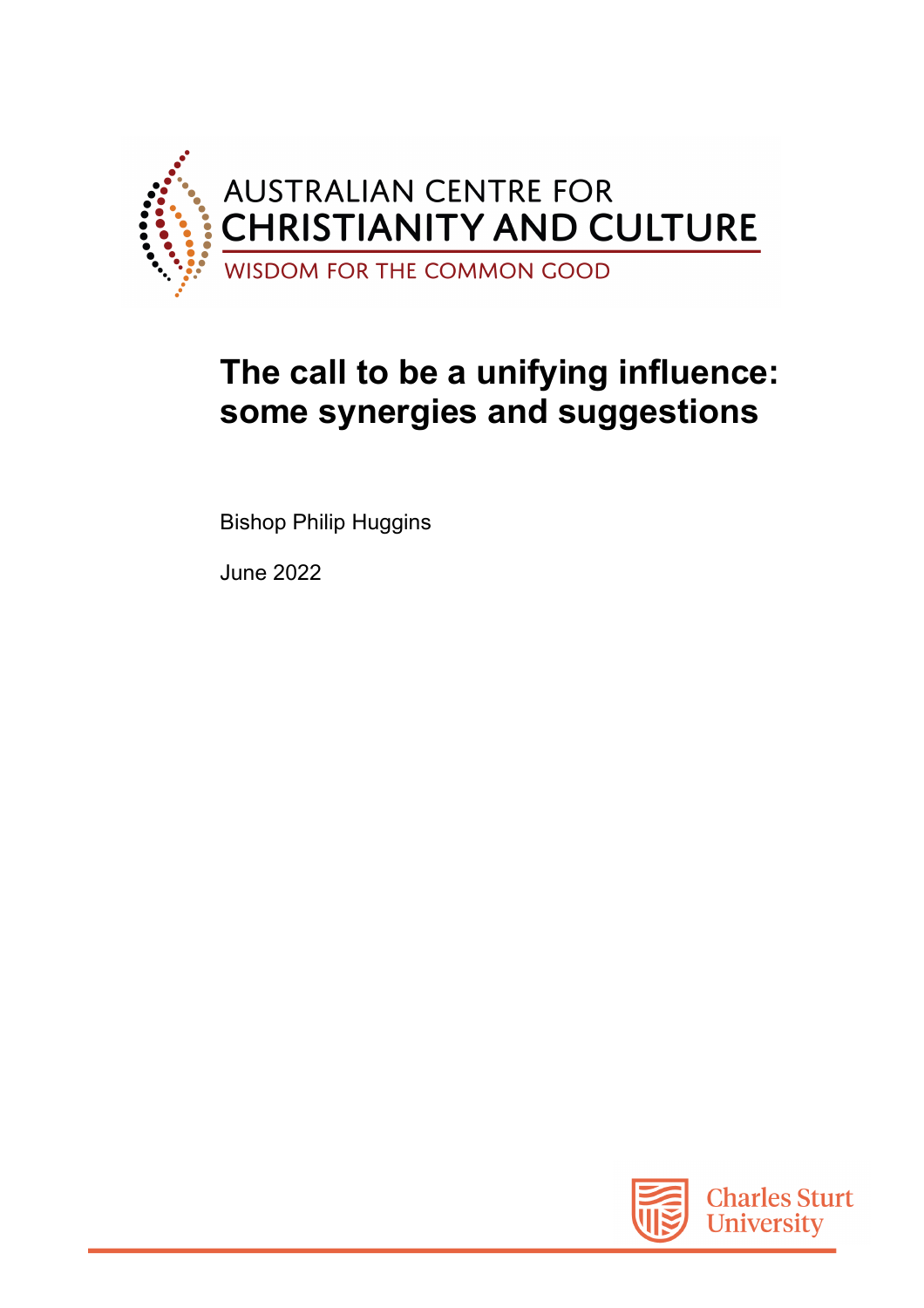

In recent days I have been drawn to pray that President Putin would have an encounter with the Risen Jesus, like what happened to Saul on the road to Damascus.

Reflecting on this, it seems congruent with the desperation felt by many of us as the invasion of Ukraine causes so much suffering and spreads such fear across the globe. Offering this prayer, I have also been drawn to reflect on God's action, times past, as regards the renewal of hope through peacemakers with a unifying intention.

Specifically, I have been reflecting on the synergies between our times and the post WW2 period in Europe when God inspired Chiara Lubich of the Focolare Movement and Brother Roger of Taize. God chose to incarnate, so vulnerably, through a young and faithful country couple from Nazareth, Mary and Joseph. "Jesus, God amongst us born of Mary". Likewise, God chose faithful Chiara and Roger to begin movements of renewal.

These movements began in their own Christian denomination but then spread to be ecumenical and interfaith expressions of our common humanity and our yearning to live with a more unifying consciousness. Neither Chiara nor Roger sought to be leaders of anything, let alone celebrity figures, when they began saying their prayers amidst the despair and destruction of, respectively, northern Italy and France after WW2. Their stories are illustrative of God's way and of God's choices, as celebrated by Mary in her song, the 'Magnificat'. [Luke 1:39-56].

https://centrochiaralubich.org/en/biographic-information/

https://www.tcdsb.org/Board/NurturingOurCatholicCommunity/Documents/Chiara%20Lubich%20Bi ography.pdf

https://www.taize.fr/en\_rubrique917.html

## https://www.oikoumene.org/blog/remembering-the-remarkable-life-of-brother-roger-taize

What Chiara and Roger offer in common is a simple spirituality based on loving Jesus and following his call to build unity, as a matter of love. Brother Roger reminds us that "the constant search for unity harmonises the human being: it provides thought with deeds and being with action." The need is obvious, in our current global context, for more people to have an intentional unifying, cooperative commitment, like in the sustained example of Chiara Lubich's Focolare Movement and in Brother Rogers' Taize Community.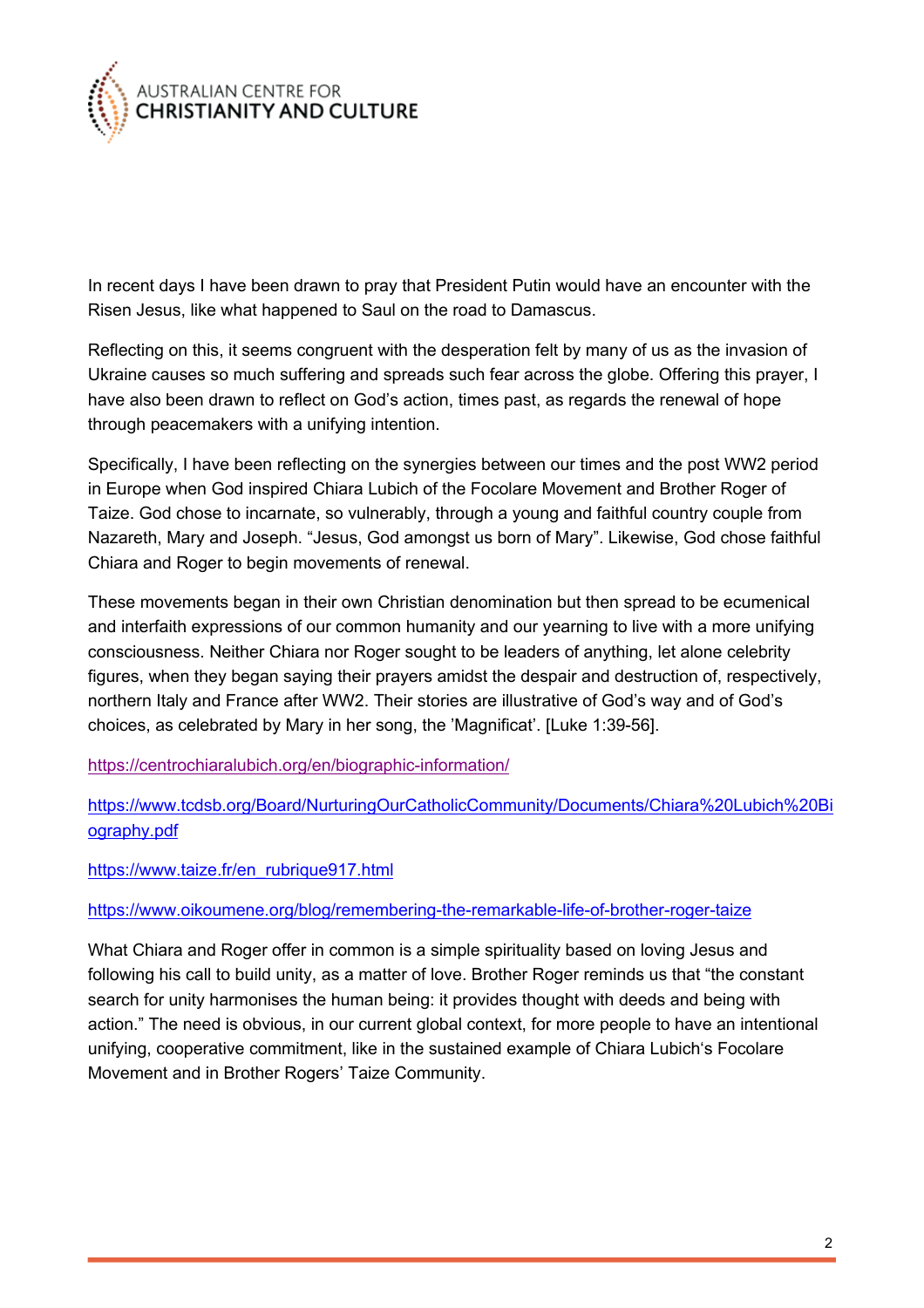

As we give thanks for the continuing vitality and leadership of both the Focolare Movement and Taize Community, we might also wonder now, from where the next movements of renewal will spring. Who is God choosing to lead them? Can we see already?

Keeping attentive to what the Holy Spirit may be prompting, there are some simple clear ways we can all help. Here are three learnings from our living traditions that seem relevant to current circumstances:

- 1. Keep reading the Gospels to better follow Jesus' way.
- For example, we notice how Jesus challenges negative motives with positive substance; helping people out of corners; encouraging a change of heart [John 8: 1-11].
- Again, we see Jesus' sustained focus on healing and helping, even amidst opposition [Mark 3: 1-6].
- And profoundly, we see in the Gospels how Jesus gives and forgives, embodying his teaching, even on the Cross [Luke 23:34].
- 2. Meditate and pray so we stay closer to Jesus and are graced to make truer, more beautiful and kinder choices on what thoughts will shape our words and actions.
- Relatedly, our World Community of Christian Meditation [which is another post WW2 movement of renewal with inspired and humbly loving leadership] recently had a beautiful presentation on teaching Meditation to Children to enhance our children's resilience, delight and enchantment in the gift of life.
- The WCCM website has many wonderful resources, including the attached.

https://wccm.org/outreach-areas/children-and-meditation/

https://wccm.org/outreach-areas/children-education/resources-for-children-pandemic/

- 3. Keep practicing, in daily life, those basic learnings we have about what helps us to have more unifying, healthy relationships. For example:
- Listen carefully to each other. Don't interrupt as interrupted conversations seldom end well. As the theologian Paul Tillich reminds us: "The first duty of love is to listen."